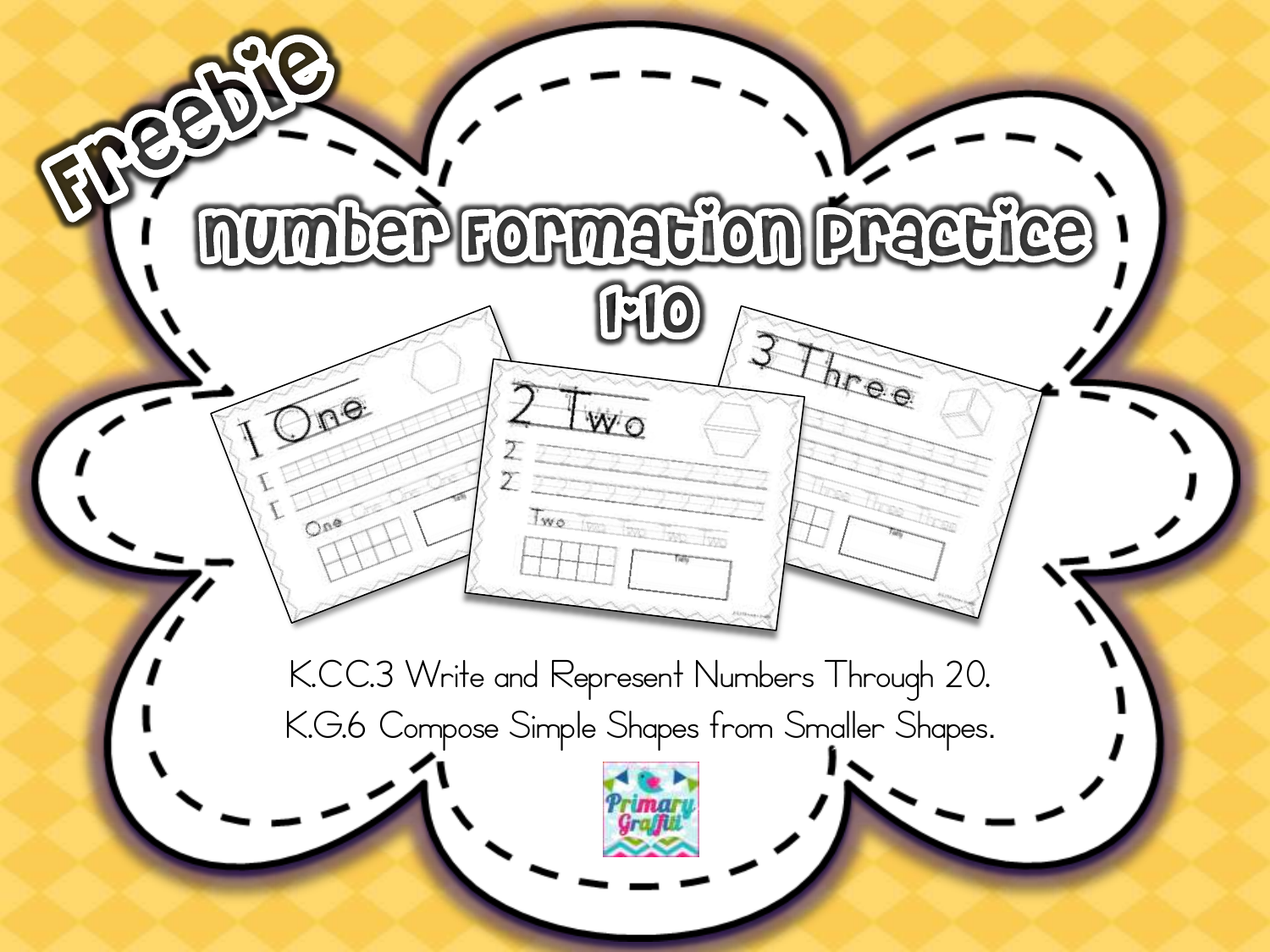Why I created this file...

I created this freebie to assist with students still struggling to write their numbers. We are currently working on composing simple shapes with smaller shapes so I decided to add an images to provide struggling students with a visual of this standard.

Terms…

Please do not distribute this file but rather send friends and co-workers to my store so that they may download themselves. If you like this freebie, please rate the product. I can be contacted at primarygraffitieyahoo.com if you have any concerns.

Acknowledgements…

Clipart is purchased through Ashley Hughes! Borders are a free download from Tessa McGuire. Zanner B Fonts purchased from Juan-Jose Marcos.

For additional resources, please visit my website at [www.primarygraffiti.com!](http://www.primarygraffiti.com/)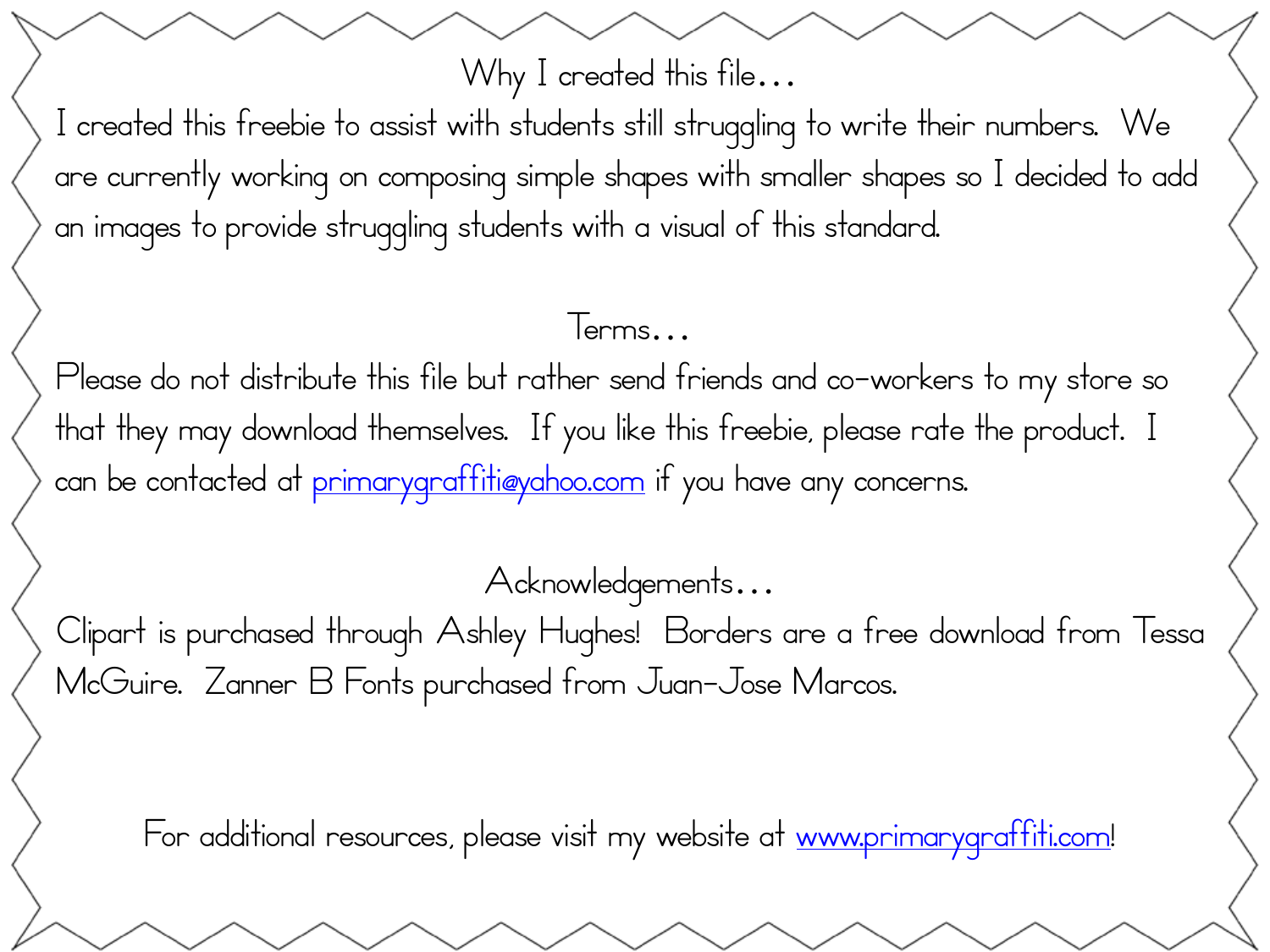|                                         | $\overline{2}$ |                                                                |                                                             |   |                  |                                         |
|-----------------------------------------|----------------|----------------------------------------------------------------|-------------------------------------------------------------|---|------------------|-----------------------------------------|
| ۰.                                      |                |                                                                |                                                             |   |                  |                                         |
| ۰                                       |                |                                                                |                                                             |   |                  |                                         |
|                                         |                | $\overline{\mathbb{CP}}$<br><b>The Second</b><br>$\mathcal{L}$ | $\overline{\mathbb{CP}}$                                    | T | $\sum_{i=1}^{n}$ |                                         |
| Represent the number in the tens frame. |                |                                                                | Represent tally marks starting at the dots.<br><b>Tally</b> |   |                  | Color the correct number of boxes.<br>戸 |
|                                         |                |                                                                |                                                             |   |                  |                                         |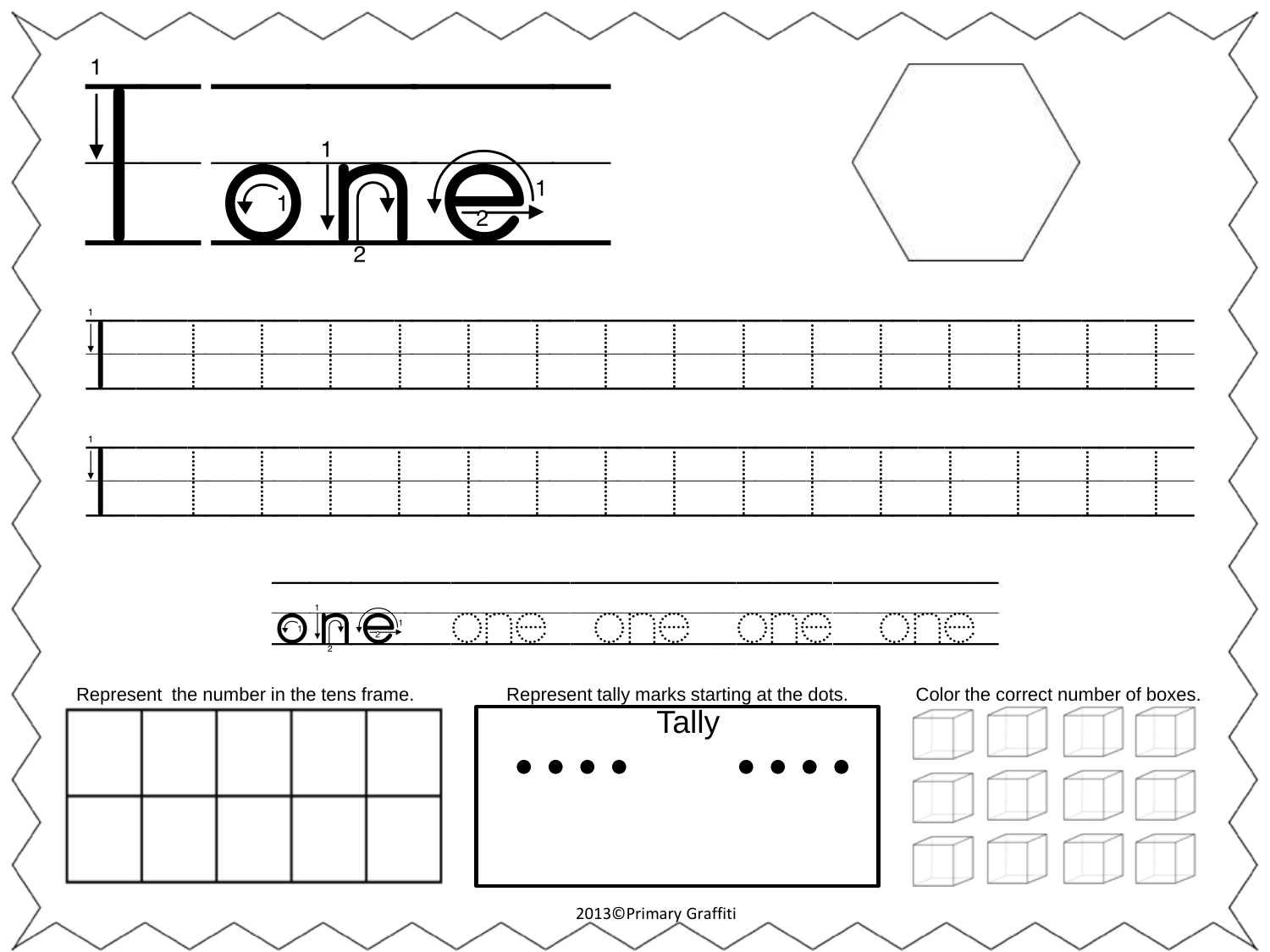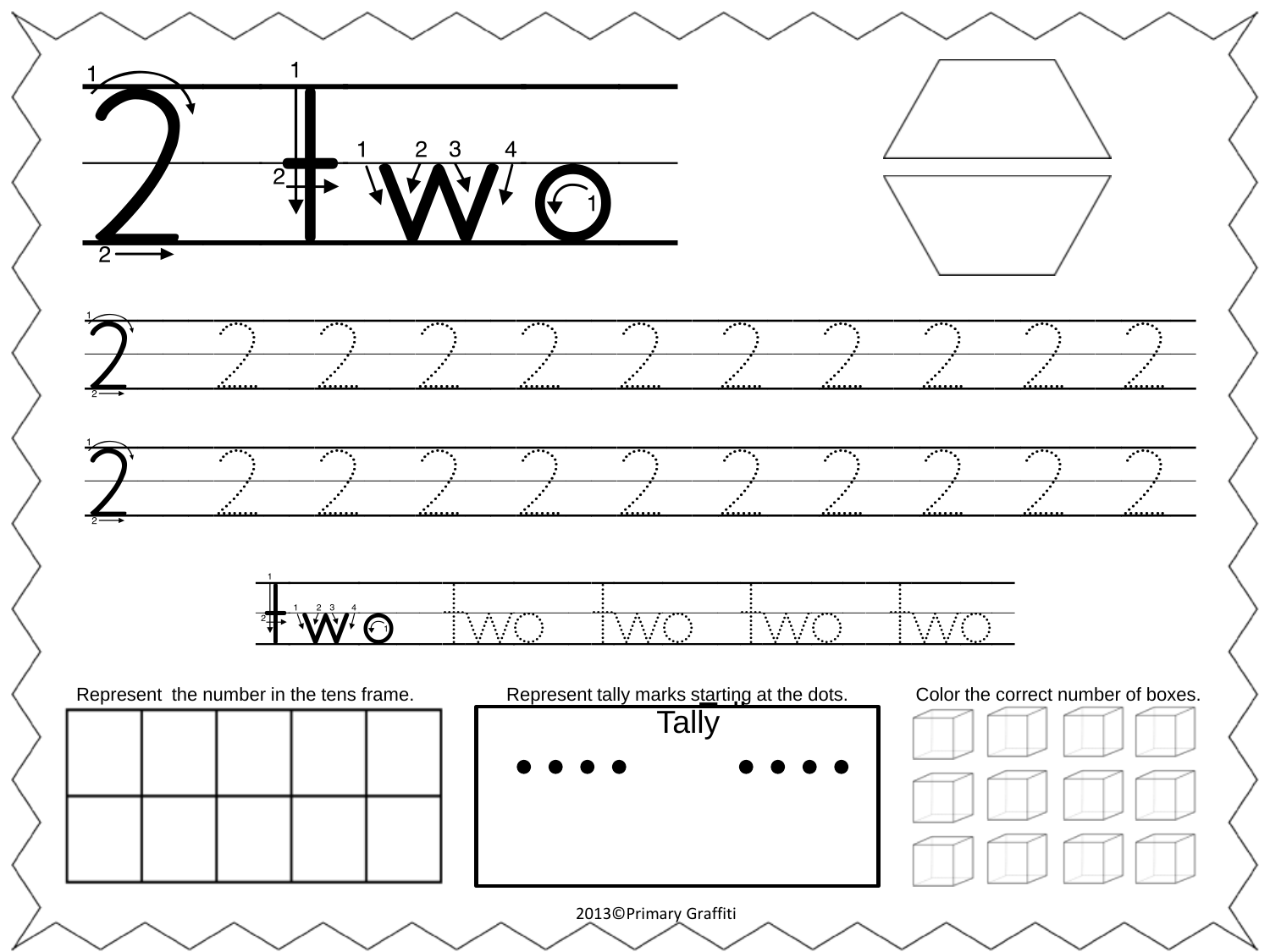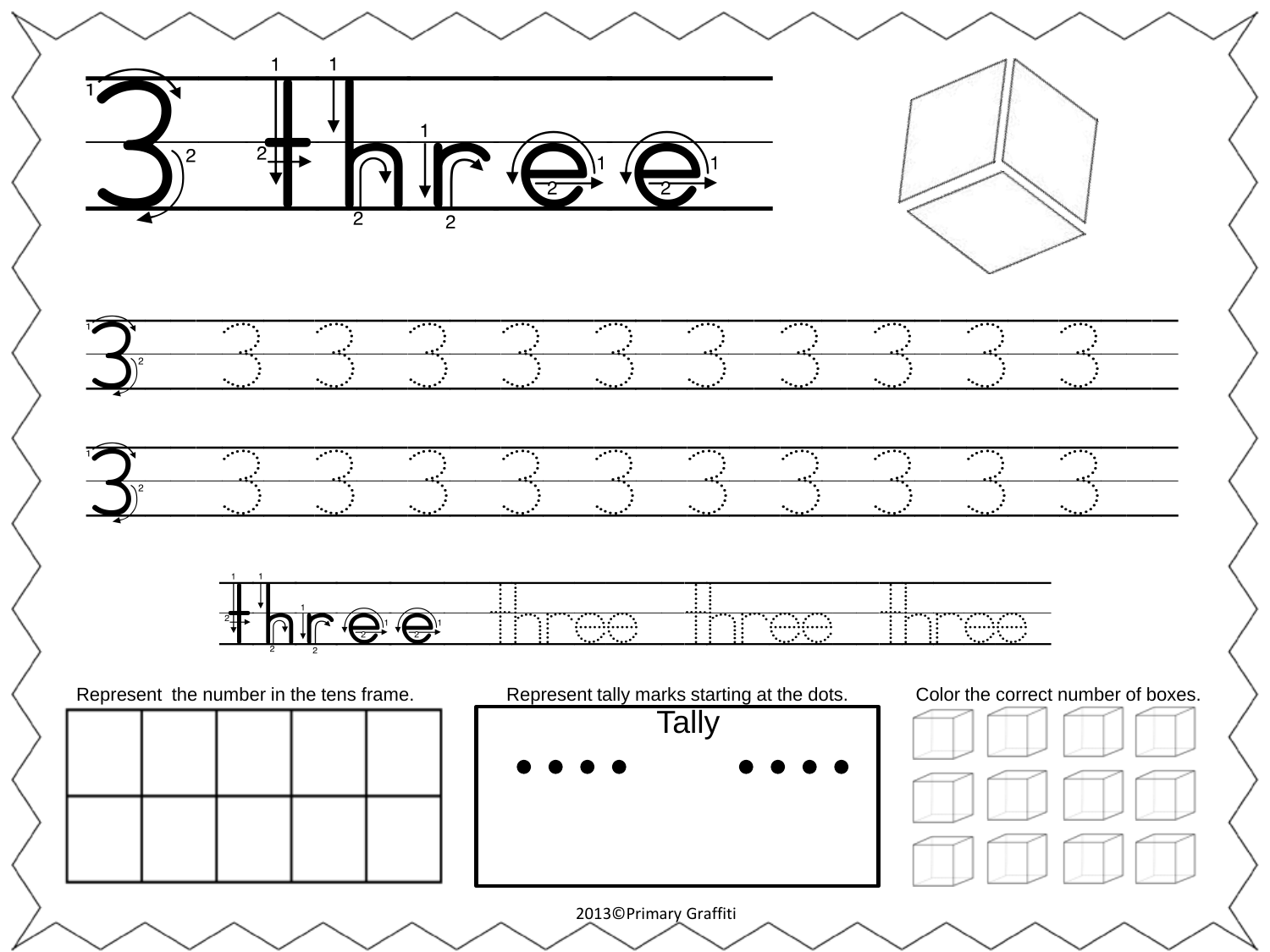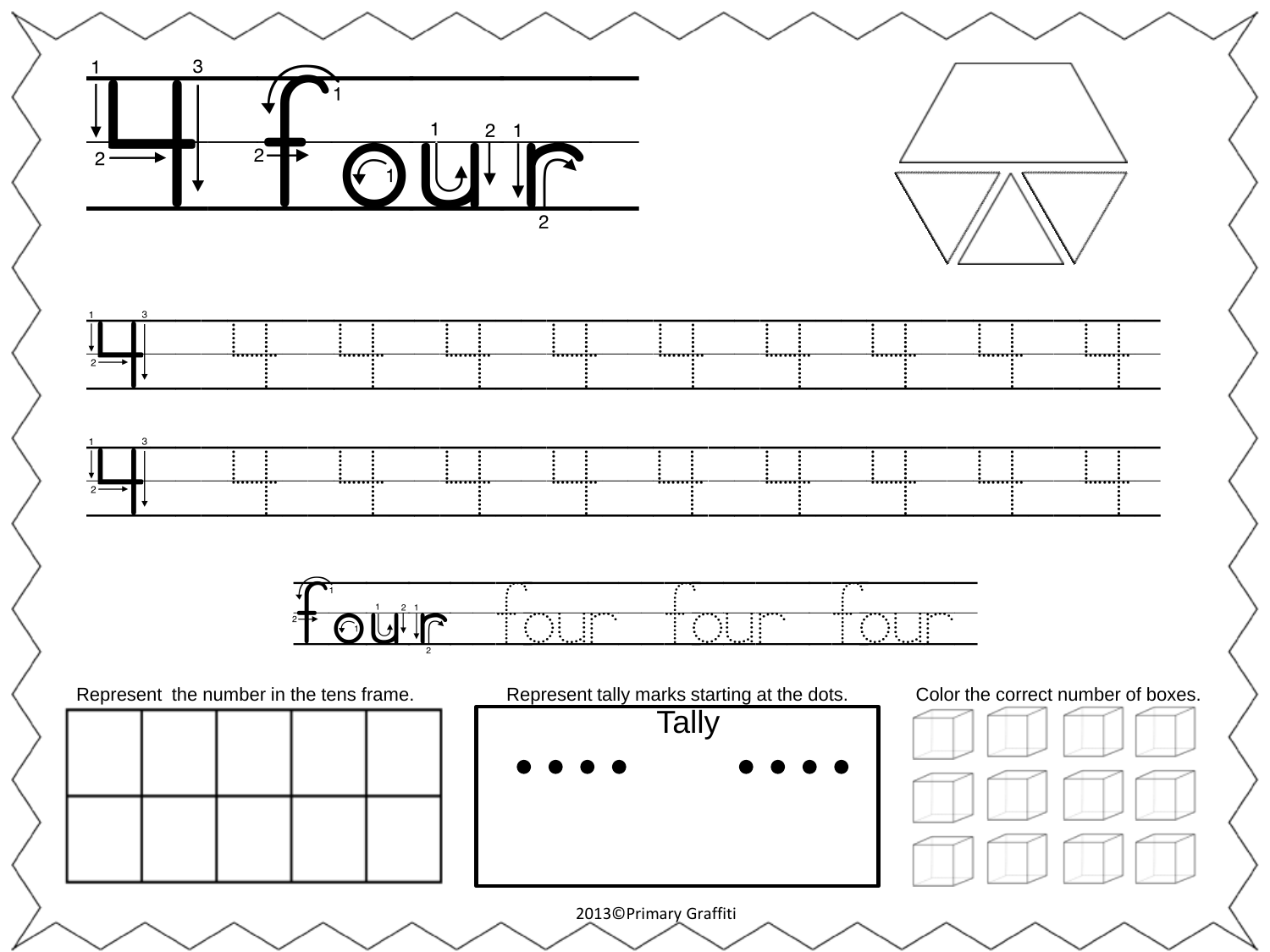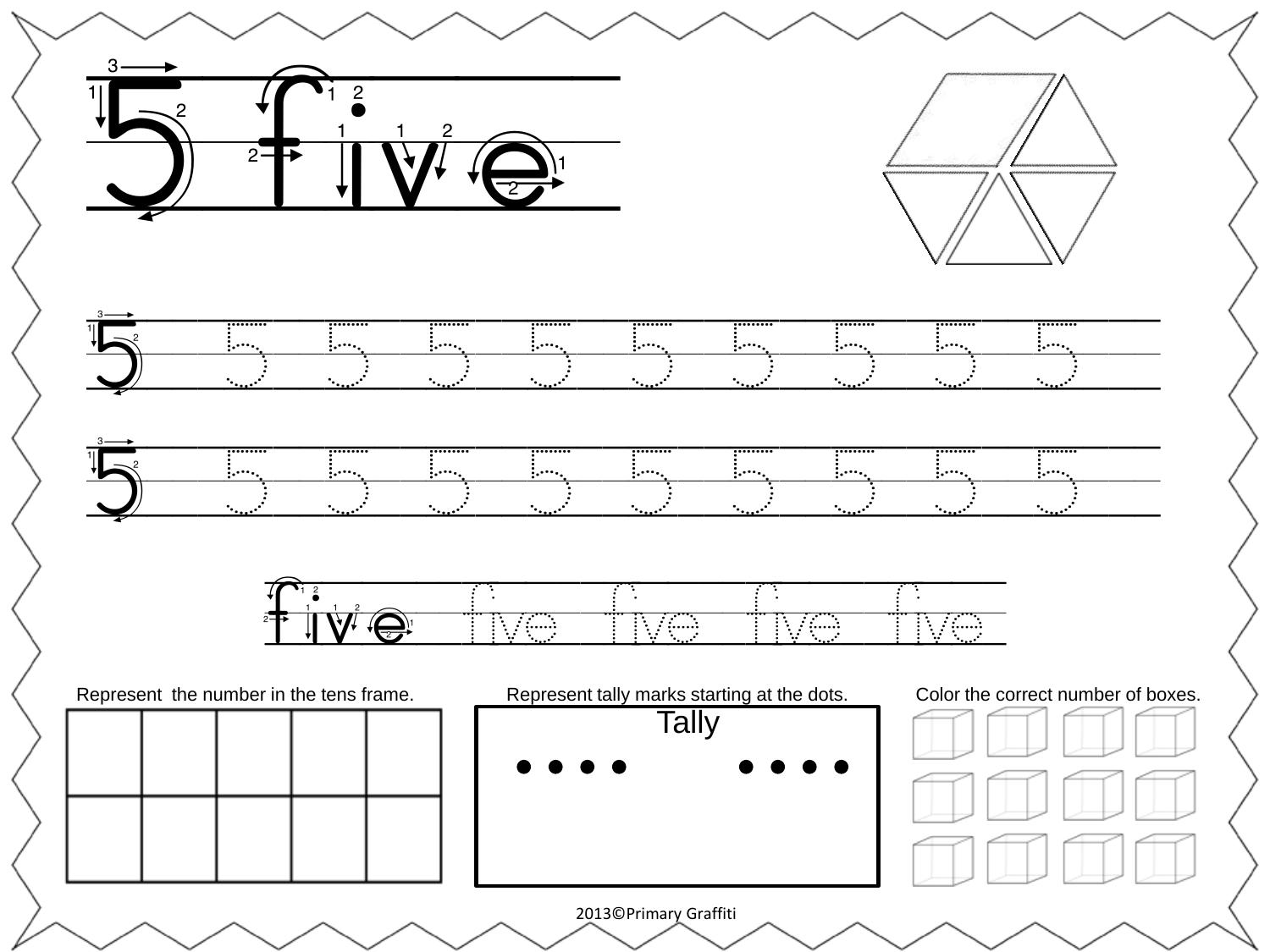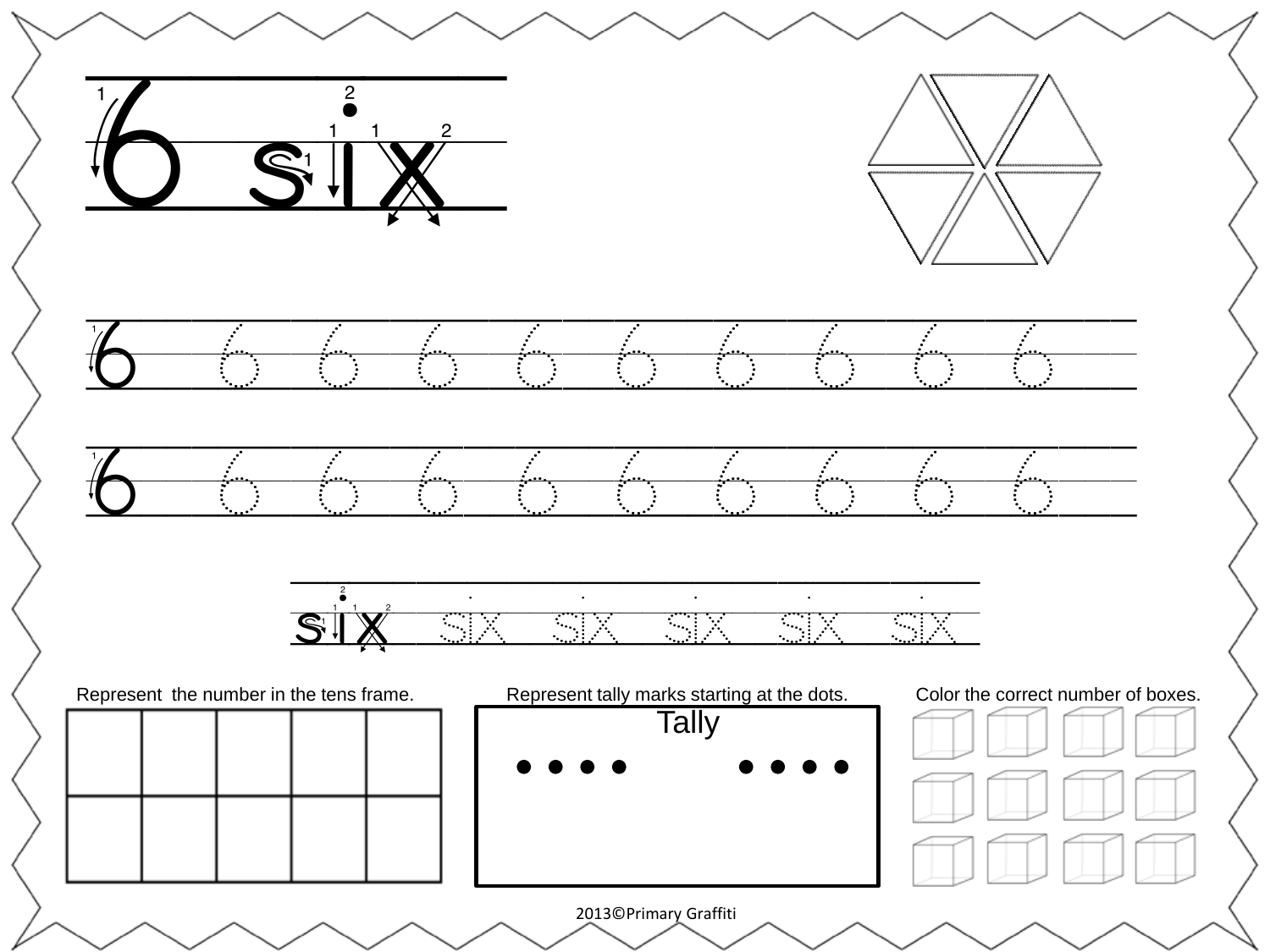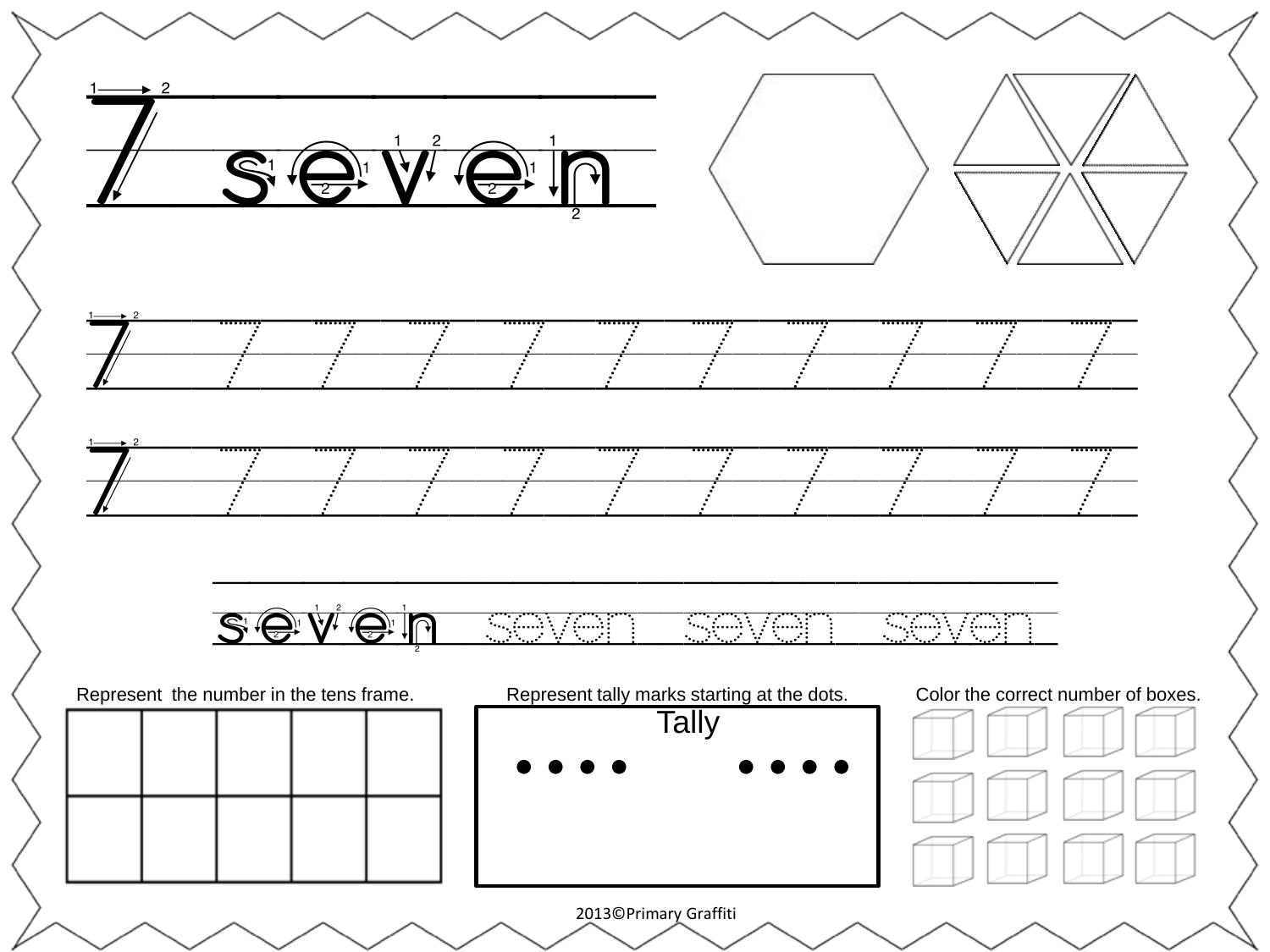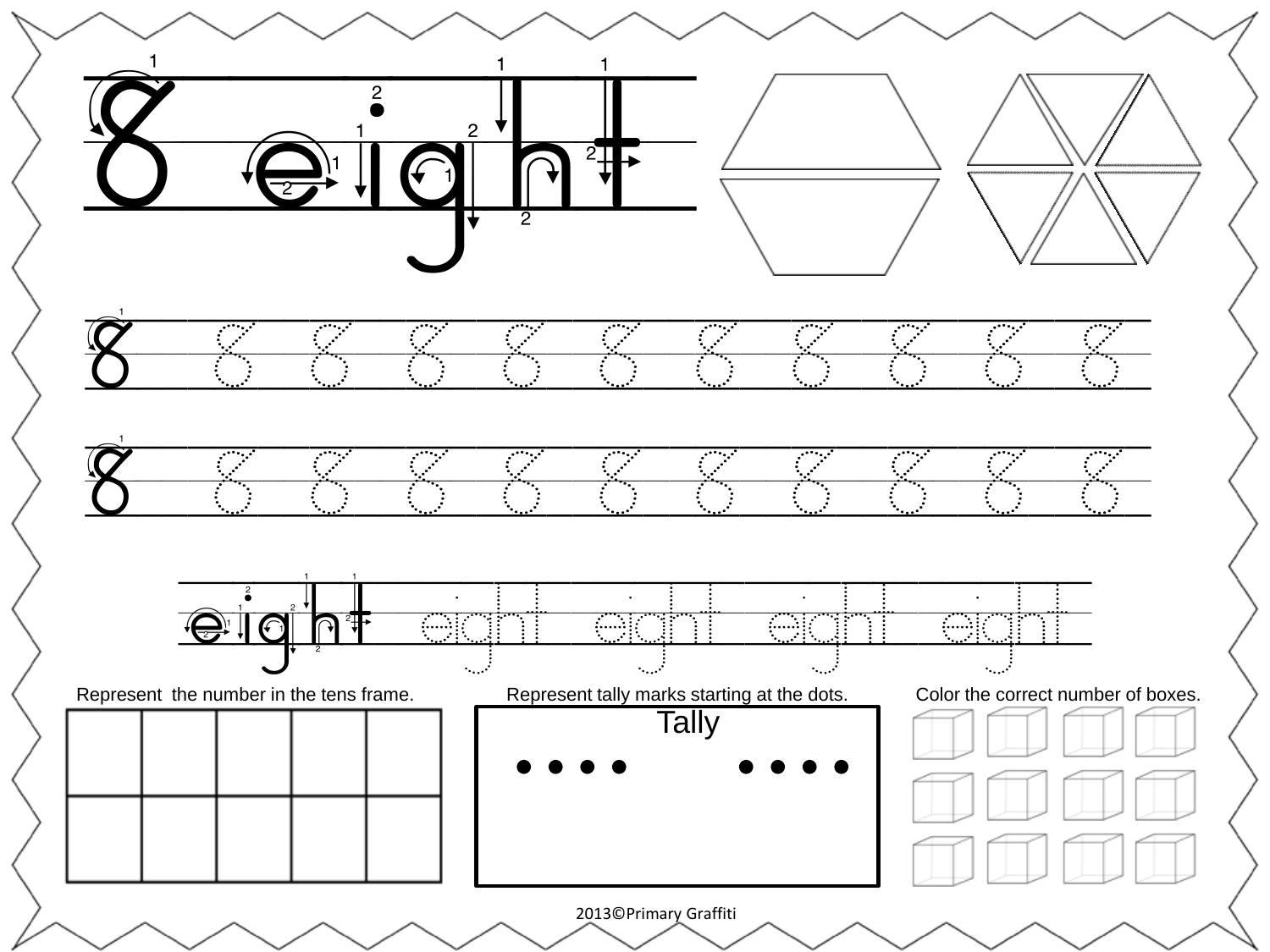